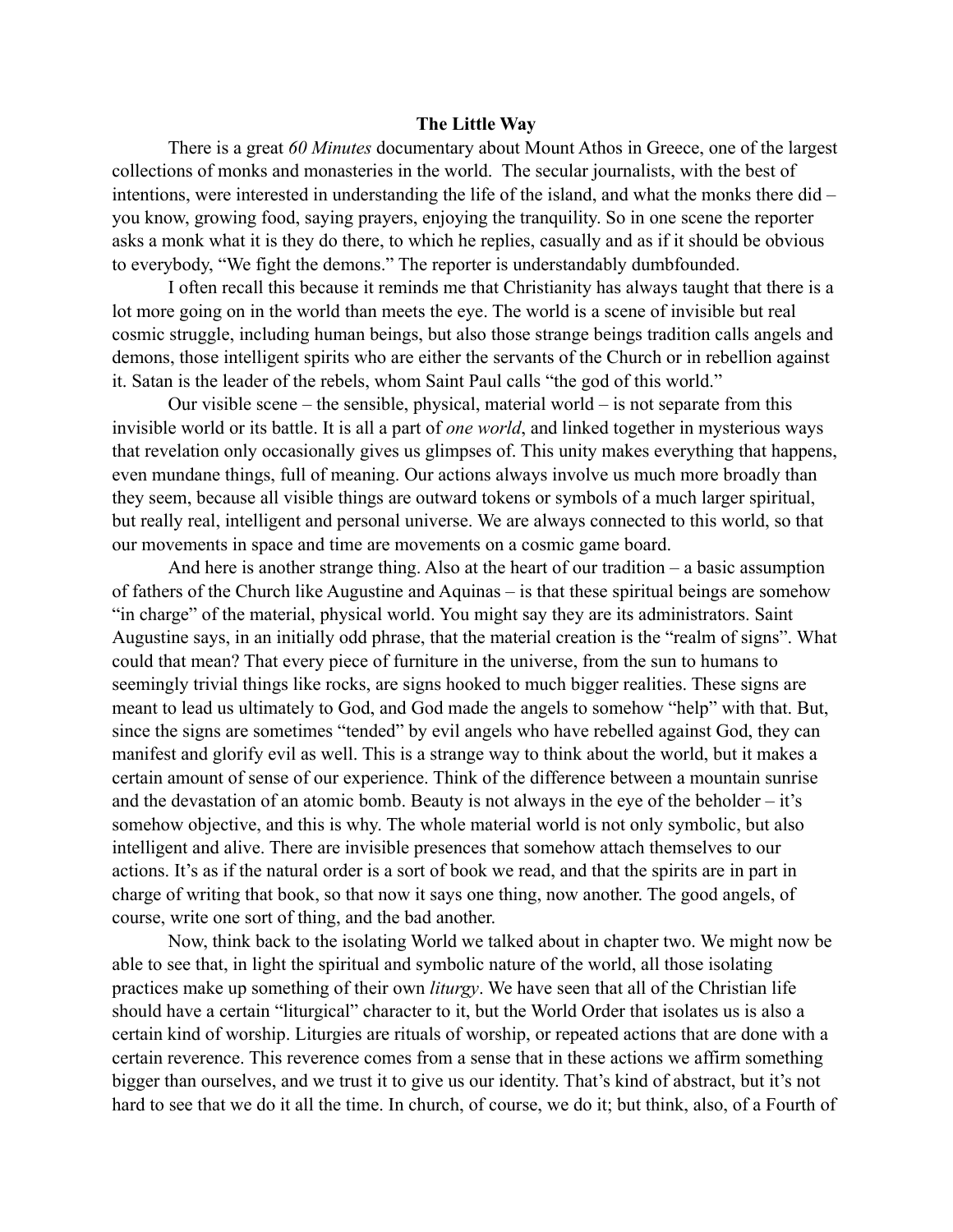July parade – that's another kind of liturgy. So, in another way, is Black Friday shopping, or maybe even going to the Voting Booth. They define who we are, and, just like in church, they say volumes about what we really believe in. They are professions of faith.

But I think the real American Liturgy goes deeper than the Fourth of July and the Voting Booth. That liturgy – all those practices of isolation we pointed to above – is more subtle as well as more pervasive, than things we do once a year. Technology is somewhere near its heart, because technology is for us something like a sacrament. In using it, we give ourselves the sense that we are in control of our lives, which otherwise would be out of control. By it we tap into a power that's outside of ourselves. It's our hope for the future. We've also already mentioned the priests in this liturgy: the experts who dispense and control the technology: doctors, scientists, therapists, even bureaucrats and some teachers can be kinds of technocrats, when they direct the application of professional manipulation to our lives.

And so, out of this matrix of institutions arise our society's common religious rituals. Our obsessive phone checking, our expenditure of vast amounts of money on needless medicine, our submission to medical and professional authority, our blind faith in the market, the regular showcasing of military muscles, our comfort that our well-being is safe in the hands of endless insurance policies. In these rituals lie our real liturgical formation, the place where we really express what we believe in, our real hope. So it's not just in the big yearly events that we are performing another liturgy, but in all these little actions that isolate us. You may have noticed that when you perform these actions (and we all do them) they have, you might say, a "weight" to them – they are not just natural attendants to life, they are socially significant, whether or not we like doing them. And you know that it's a liturgy because when you perform its rites you'll get a sense of affirmation from others (even if those others are just the media) that you are an upstanding, reasonable citizen, and that you are doing "the right thing". You'll also know it's a liturgy because when you refuse its rites, you'll be shamed by others as backwards or even dangerous.

Okay, why all of this? What I have been trying to do is to help us see the world the way the Catholic Worker does. That comprehensive vision ties together the visible world, the invisible world, the world of angels and demons, religious rites and everyday life, and insists on trying to see the cosmic significance of everything we do. These are things we usually separate, but keeping them together is absolutely central to what Peter Maurin was about, as perhaps we have already glimpsed in his attitude towards work. There is a cosmic dimension of all our actions. It is all liturgy, and it is all warfare.

There is then, no neutral zone. This is important to get straight, because we comfortable folk tend to think of much of life as existing in some sort of impartial peacetime sphere. Our political arrangements in America make this false view seem like common sense. We are invited to see civil society and the State, as well as most of our institutions, commerce, and technology, and public life in general, as not taking any ultimate sides. This is what is sometimes called "secular". In this realm, we imagine, we are free to touch, pick up or put down, examine or forget "religion" as we prefer. For religion belongs in the private realm. But, of course, if we live in a world where "we fight the demons", there is no neutral.

Put differently, all action is moral action. Sometimes we talk about "moral issues" such as abortion, or just war, or sexuality, or whatever. But talking about "issues" in this way can suggest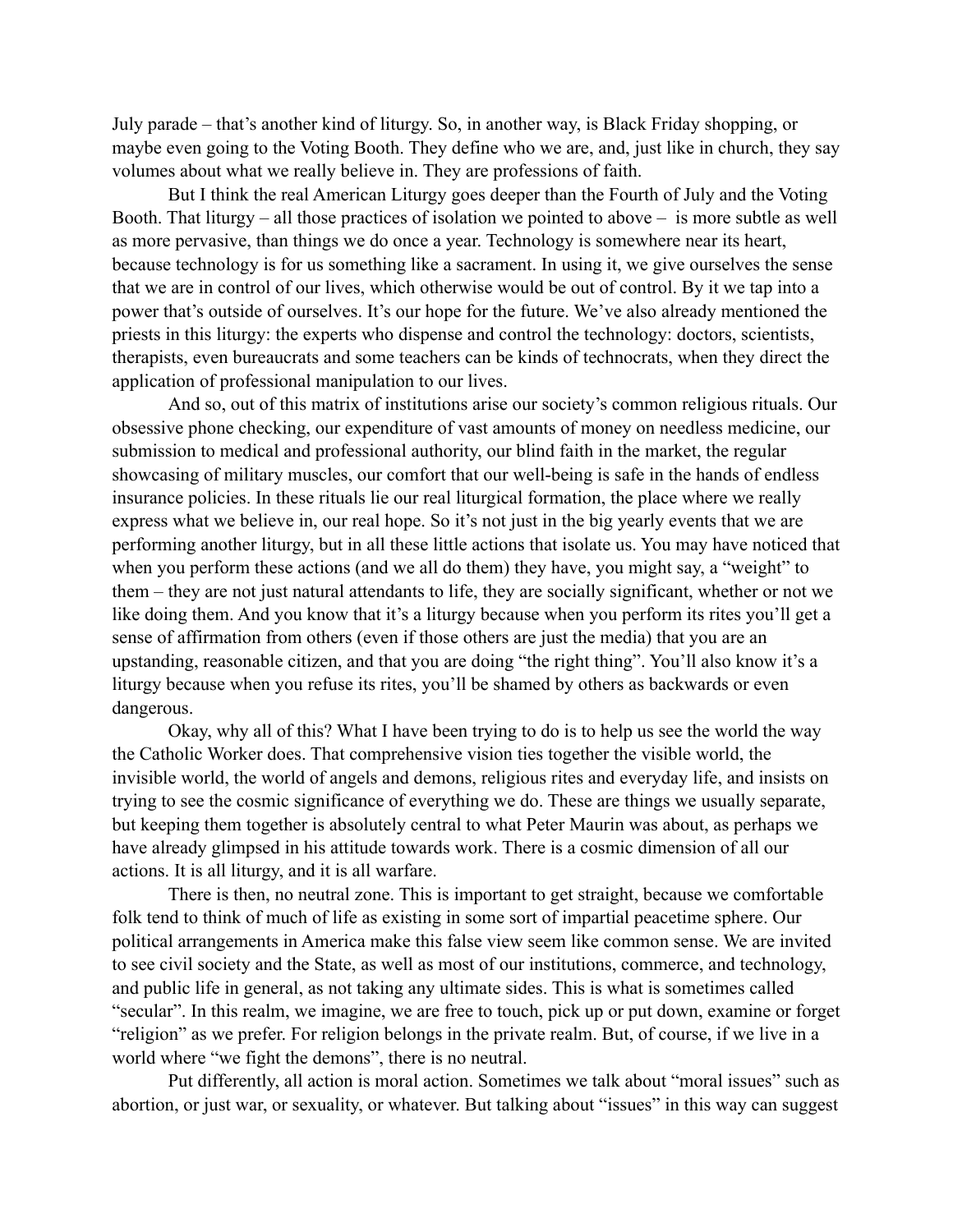that only in a few small areas of life are we dealing with anything of much consequence, much less cosmic significance. In a world of a few scattered "hot button issues," *most* of what we touch, see and deal with in our day is just indifferent, or non-moral. It underwrites the status quo, because we can simply assume our institutions and ways of life are good or at least harmless, unless proven otherwise by some sort of obvious defect or blatant crime. But if there are ultimately only two ways of life, only two cosmic liturgies, this cannot be true.

Let me give just one example. I was once complaining to a friend about the constant noise, dirt, vibration, and distraction coming from a construction site across the street from my apartment. It was one of those new cookie-cutter luxury apartment buildings. And my friend said, "You know, that's not just noise, that's the preaching of the realm of signs." He meant just what we've been talking about here. All that noise was in a way the construction site saying, "Look at me, look at all my power; aren't you impressed with this, and don't you love the kind of life all this represents? And if you don't, then too bad, we'll shout you down and run you over with a bull dozer. Get out of the way!" It sounds strange, but that is more or less what a construction site says. And of course, what we are called to love, or to get out of the way of, you might put different ways, but it's all there to see: the power of machines, of industry, of massive amounts of wealth, of technical knowhow, of the destruction of the old houses and up with the shiny and comfortable. And indeed, if you've ever watched one of those things go up, it's all very impressive. That's the point. What I was complaining about was not just incidental noise, but a sermon. It was somehow meant either to *persuade* me or *subdue* me. That's how the Liturgy of the World works.

This liturgical imagination is why the Catholic Worker cares about everything. While Catholics are often times identified by which items of the buffet of "issues" they are concerned with – abortion or the poor, sex or the environment, Dorothy and Peter baffled many by making just about everything in American life a moral issue. Dorothy spoke against abortion and for women's suffrage, she refused money earned from lending on interest, she boycotted cigarettes or at times even electricity because both were tied to demoralizing and destructive working conditions. Peter was a pacifist, and so refused to drive a car, because demand for oil drove the engines of war. His call for a return to the land was born of an analysis that industrial production was harmful at just about every level. He sent back large donations of food quelled from the subsidized over-production of mechanized farming. The list could go on. But the point is that for Dorothy and Peter these were not so much "social justice" or "environmental" "issues," but primarily religious and spiritual practices. Matter matters because it is caught up in cosmic liturgies.

This concern with the small and seemingly trivial is what Catholic Workers, following St. Therese of Lisieux, call "the Little Way." Therese was a 19th century Carmelite nun who died of tuberculosis at age 23. As the Saint herself recounts it in her autobiography, she struggled with how to reconcile her desire to be a hero for Christ and to accomplish great acts – to be a martyr, a missionary, a priest, a great teacher of the faith, out there in the wide world converting the nations – with her desire to spend her life at prayer in the monastery. She found the solution precisely in the "little way of great love" that she was able to exercise in every moment of her day, to make sacrifices for the weaker sisters, to forgive, to smile at those she was angry with, to bear her sufferings cheerfully, and to do battle with the devil in the round of liturgy. She knew